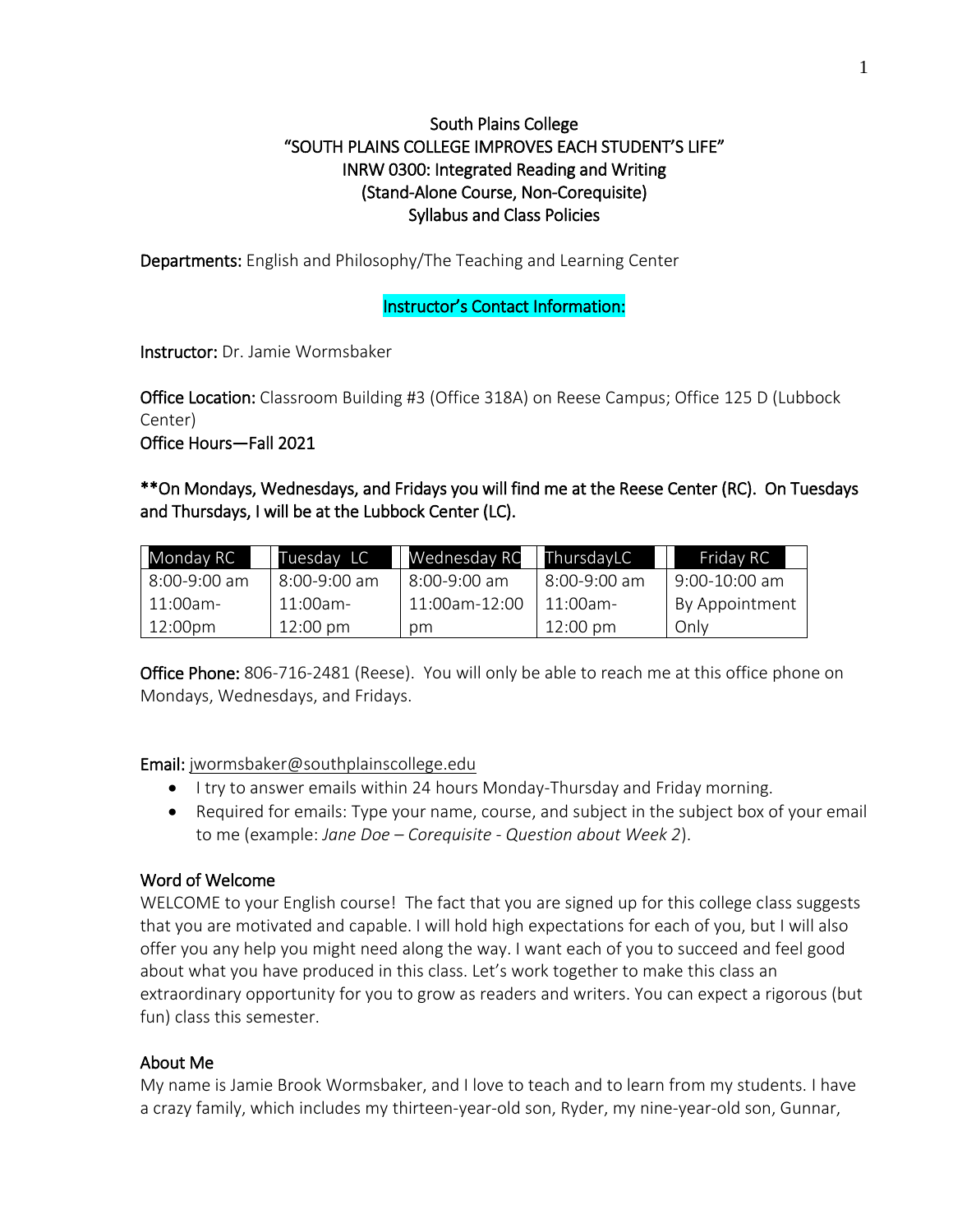and my two-year-old daughter, Brooklyn. My husband, Kelcey, used to teach high school science and coach football and basketball, but he is now a high school Assistant Principal at Cooper. In addition, we have a dog named Bear, a puppy named Cooper, and a grouchy, older cat named Chico. My hobbies include being outside/hiking whenever possible, cooking, spending time with my kids, and of course, reading!

Both my husband and myself have dedicated our lives to teaching, because we strongly believe that learning affords people the opportunity to escape oppression and to also enrich any life, no matter the circumstances. I have spent a long time in school in order to be the best teacher I can possibly be. I began my college education at the University of Nevada at Las Vegas where I earned a B.A. in English. From there, I went to the University of New Mexico where I earned an M.A. in English. Finally, after 11 long years of school, I earned a Ph.D. from Texas Tech in English, where I specialized in literary nonfiction. While at UNM and TTU, I was able to teach college courses at all levels, from Freshman composition to Senior level literature. You might feel good knowing that the college course you take with me will be taught just as I have taught it at major universities. This means you are truly experiencing a college level course. I know that each of you can succeed in this class and will be more prepared for any road you choose as a result.

#### Course Syllabus & Policies

INRW 0300 Course Description: INRW 0300 serves as a developmental course for students who are not yet TSI-complete in reading and/or writing. The focus is on teaching students critical reading and academic writing skills to equip them for success in Composition I. Successful completion of this course fulfills TSI requirements for reading and/or writing.

Student Learning Outcomes: Upon successful completion of this course, students will:

- 1. Locate explicit textual information, draw complex inferences, and describe, analyze, and evaluate the information within and across multiple texts of varying lengths.
- 2. Comprehend and use vocabulary effectively in oral communication, reading, and writing.
- 3. Identify and analyze the audience, purpose, and message across a variety of texts.
- 4. Describe and apply insights gained from reading and writing a variety of texts.
- 5. Compose a variety of texts that demonstrate reading comprehension, clear focus, logical development of ideas, and use of appropriate language that advance the writer's purpose.
- 6. Determine and use effective approaches and rhetorical strategies for given reading and writing situations.
- 7. Generate ideas and gather information relevant to the topic and purpose, incorporating the ideas and words of other writers in student writing using established strategies.
- 8. Evaluate relevance and quality of ideas and information in recognizing, formulating, and developing a claim.
- 9. Develop and use effective reading and revision strategies to strengthen the writer's ability to compose college-level writing assignments.
- 10. Recognize and apply the conventions of Standard English in reading and writing.

## Pathway to ENGL 1301 (Composition I):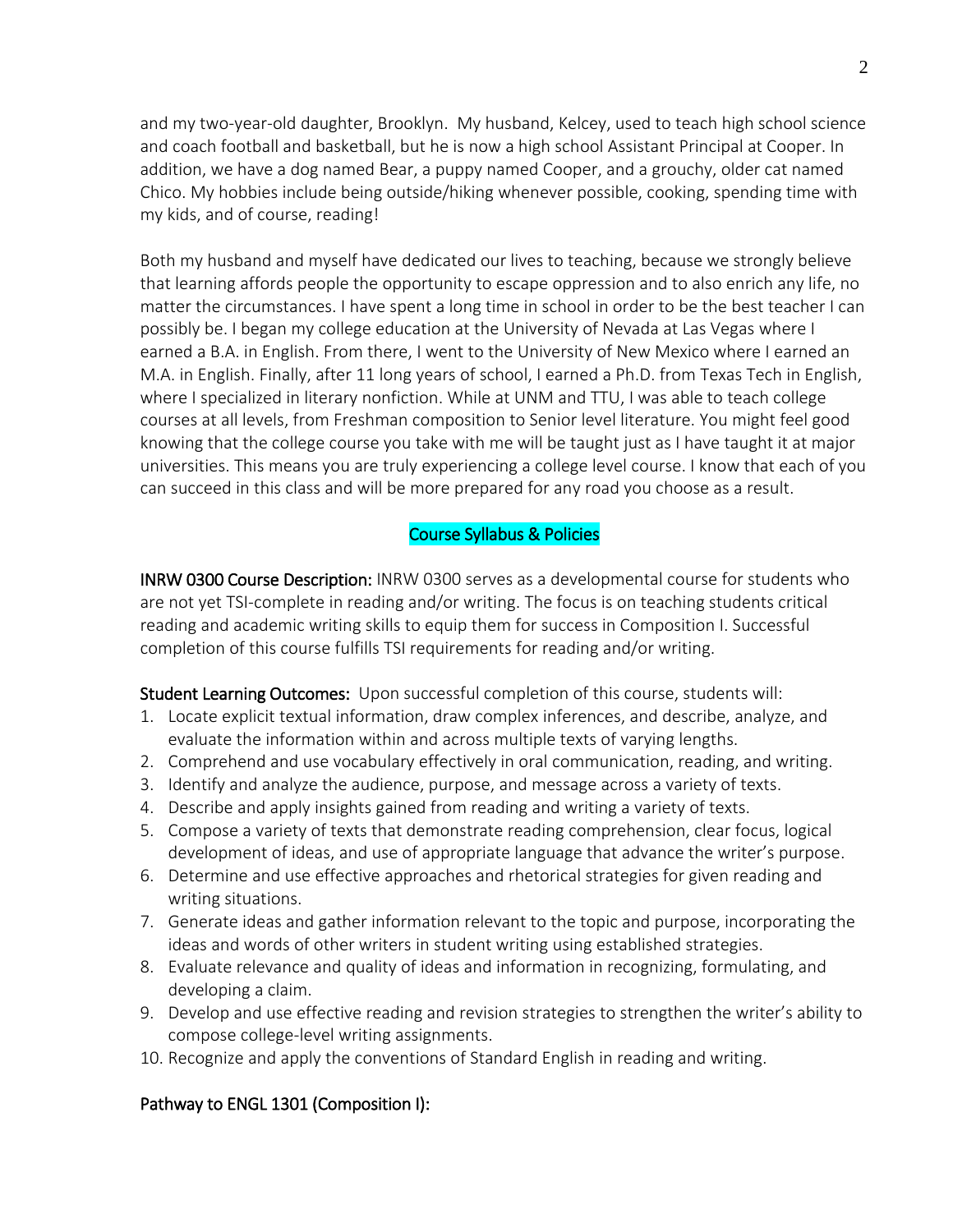- 1. If you make a B in this class, you may enroll in Composition I next semester.
- 2. If you do not make a B in ENGL 0302, you may either retake the class, or take the corequisite ENGL 1301 + INRW 0300, or take and pass the writing and/or reading sections of the TSI test.

## TSIA Writing, Essay, and Reading Tests

- 1. You may sign up to take the TSI writing, essay, and/or reading tests any time they are offered during the semester if you feel you are ready.
- 2. If you have taken the TSI Writing Test at least once, then you may retake the essay portion only or the multiple choice part by itself.
- 3. If you attend class each day and pass the writing and/or reading sections of the TSI test during the semester, then show your scores to me, and you will then receive the final grade of A, B, or C. You do not need to drop the course, but you are no longer required to attend the course.
- 4. Visit the South Plains College Testing Center website to find out dates when the TSIA test is offered and to register online: <http://www.registerblast.com/levelland/Exam/Index?Group=1409>

Student Learning Outcomes Assessment: A pre- and post-test and/or a writing assignment rubric

may be used to determine the extent of improvement that the students have gained during the semester.

Course Evaluation: You will read and write a variety of types of texts this semester. You will NOT be graded on ALL of the following assignments. These assignments are listed here to give you an idea of ways your progress/learning may be assessed this semester. Because the class will be based on your skill level, the instructor will assess weekly choosing from the following types of assignments, based on student abilities and needs:

# *60% of the grade = Writing Assignments: examples of assignments that may be counted in the writing portion of the grade:*

- *Diagnostic Paragraph/Essay*
- *Rough Drafts or Rough Draft Essay Exams*
- *In-class Essay Exams*
- *Narration/Description Paragraph or Essay*
- *Process Analysis Paragraph or Essay*
- *Cause and/or Effect Paragraph or Essay*
- *Comparison and/or Contrast Paragraph or Essay*
- *Definition Paragraph or Essay*
- *Division-Classification Paragraph or Essay*
- *Argument Essay*
- *Revision of an essay = may be counted as one essay*
- *Daily Journal Entries = may be counted as one essay*
- *Resume and Cover Letter*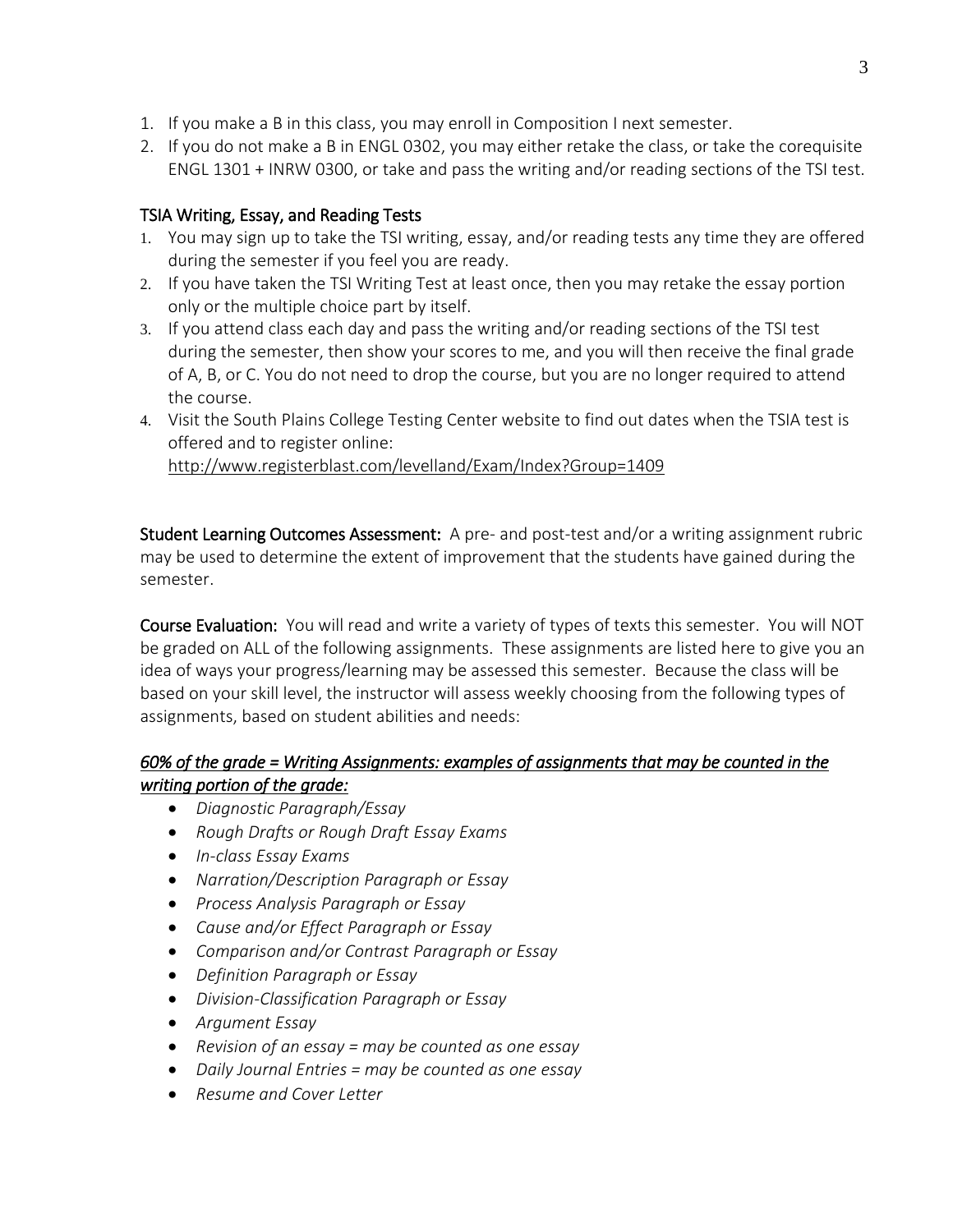• *Final Exam Essay*

## *40% of the total grade =Quizzes/Practice or Daily Work : examples of assignments that may be counted in the remaining 40% of the grade*

- *Diagnostic Pre-Test (you may use the one in NROC English)*
- *Post-Test*
- *NROC English quizzes/assignments/assessments (in Blackboard)*
- *Online grammar practice/quizzes in Blackboard test bank*
- *Paragraph/essay invention work and outline*
- *Group project*
- *Reading skill-building activities*
- *Reading Quizzes*
- *Grammar Quizzes*
- *In-class daily work/group activities*
- *Unit Tests*
- *Midterm*
- *Final Exam*

*Please see the attached rubric to understand how all of your paragraph writing will be assessed this year.* 

#### Required Materials

#### Required Textbook:

*Along These Lines*, 7th ed, John Sheriday Biays & Carol Wershoven, Publisher: Pearson, 2019

▪ ISBN13: 978-0-134-76784-0

#### Other Materials:

- Folder/Binder for any printed materials
- Pens/Pencils
- Paper/Spiral Notebook
- Highlighters, colored pens/pencils (assorted colors for marking text)

#### The textbook and materials are due by the end of week 1!

Required Computer and Internet Access: We will do as much paper-based assignments and required computer work during class time as possible. However, there will be some homework assignments which will require you to access Blackboard

• Blackboard is designed to work best with **Mozilla Firefox** browser, so download this browser now and use it every time you access Blackboard to avoid many technical issues.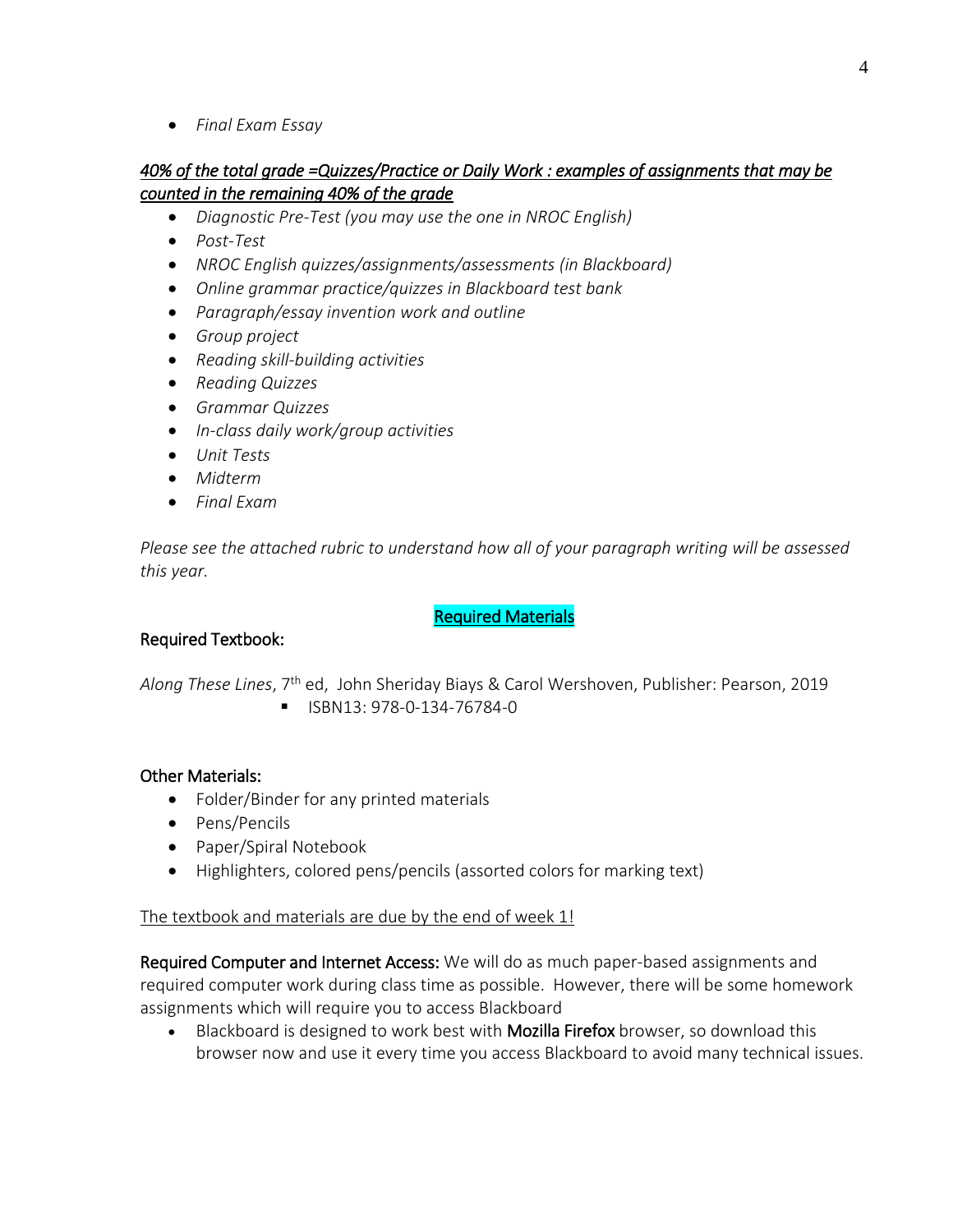• Computer or internet connection problems may occur for you at some point this semester. Understand that it is your responsibility to find alternate computers you may use

to submit your work on time*.* Find your alternate resources now; do not wait until you suddenly need them! You can find computers and/or Wi-Fi in the following places:

- o SPC Reese Campus Student Computer Lab (806-716-4666)
- o SPC Levelland Campus Student Computer Lab (806-716-2179)
- o SPC Levelland Campus Library Computer Lab (806-716-2299) this lab is open on Sundays also
- o your local city library
- o restaurants or cafes with free Wi-Fi
- o neighbors or friends (line up at least three)

Computer Help: need help with your computer, laptop, email address, username/password?

- [helpdesk@southplainscollege.edu](mailto:helpdesk@southplainscollege.edu)
- 806-716-2600

## Blackboard Help:

- 1. Get Help by Email: [blackboard@southplainscollege.edu](mailto:blackboard@southplainscollege.edu)
	- o Be sure to include your full name, your instructor's name, the course and section you are enrolled in, and a detailed description of the problem.
	- $\circ$  The blackboard@southplainscollege.edu account is monitored from 8:00 a.m.  $-10:00$ p.m., Monday – Sunday.
	- o You can expect a response within 24 hours by email; however, the average response time is less than one hour.
- 2. Get Help by Phone: 806-716-2180 (available between 8 AM and 4 PM Monday through Friday, except on holidays)
- 3. Get Help Online: click on the Help link listed under the Course Tools menu.

# Required Computer Software:

- 1. *Internet Browser: Blackboard Learn* is designed to work best with the Mozilla Firefox browser. Blackboard experts do not recommend using Internet Explorer 8 or 9. Visit this website for a free download of the Mozilla Firefox browser: [http://www.mozilla.org/en-](http://www.mozilla.org/en-US/firefox/new/)[US/firefox/new/.](http://www.mozilla.org/en-US/firefox/new/) Mac users may use either Firefox or Safari--both seem to work well with Blackboard.
- 2. *Office 365: Word and PowerPoint*: You will need a good word processing program to create papers for this course. As a member of the SPC community, you have free access to Office 365. Office 365 provides online access to Microsoft Word, Microsoft Excel, Microsoft PowerPoint, and 1TB of free online storage with Microsoft OneDrive. You can use Office 365 online or install to your PC, Mac, or mobile device.
	- a. To access Office 365, go to [https://www.office.com](https://www.office.com/) and sign in with the following credentials: SPCusername@southplainscollege.edu and your SPC password.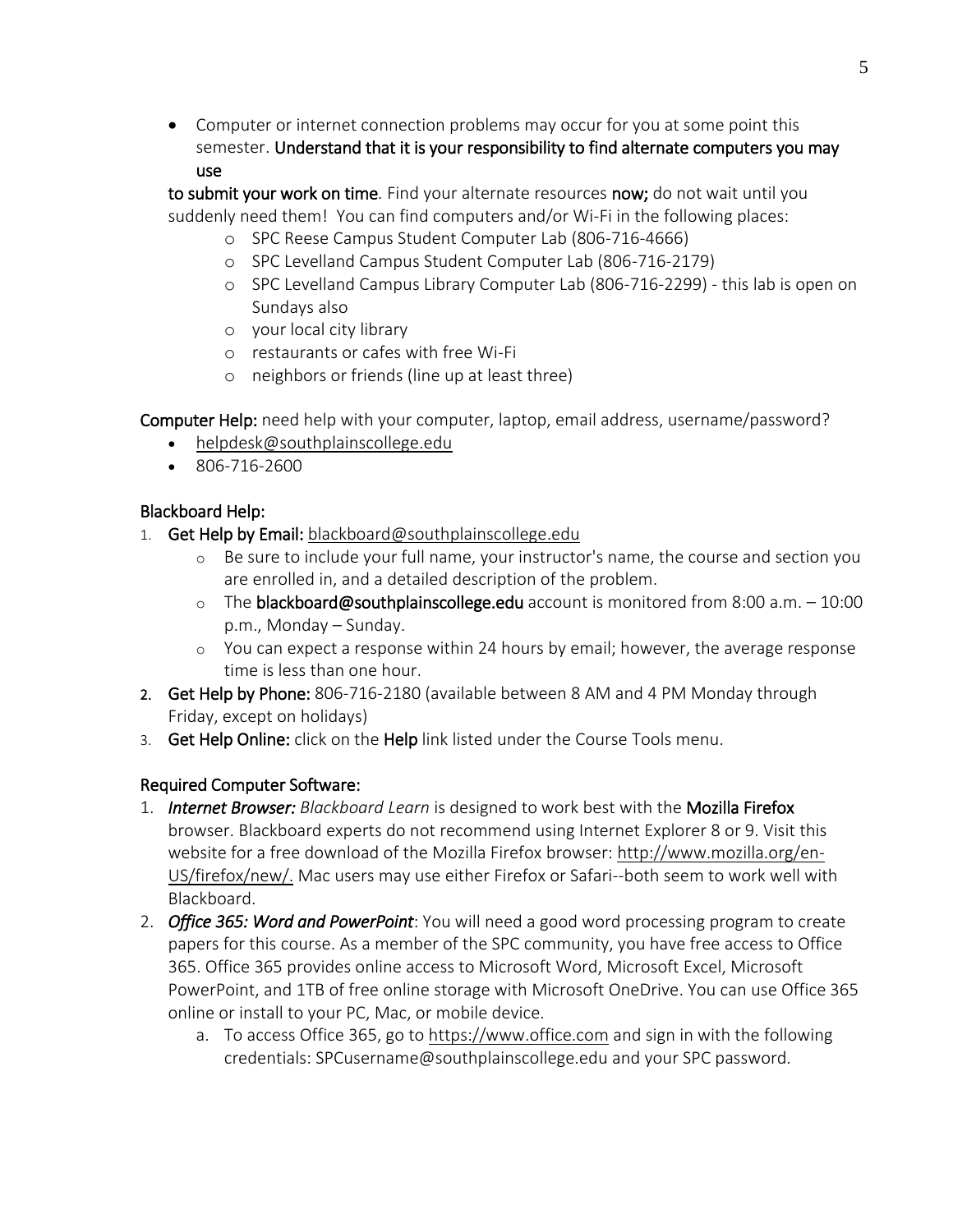- b. You can then click the link for the individual application you want to use online, or click the install office link towards the top right to install the application to your computer.
- 3. *Adobe Reader:* Available to download FREE from this website: <http://www.adobe.com/products/reader.html>

# Tutoring Help

## SPC Tutors

Tutoring is FREE for all currently enrolled students. Make an appointment or drop-in for help at any SPC location or online! Visit the link below to learn more about how to book an appointment, view the tutoring schedule, get to know the tutors, and view tutoring locations. <http://www.southplainscollege.edu/exploreprograms/artsandsciences/teacheredtutoring.php>

## Tutor.com

You also have 180 FREE minutes of tutoring with tutor.com each week, and your hours reset every Monday morning. Log into Blackboard, click on the tutor.com link on the left-hand tool bar and grab a session with a tutor. You can access tutor.com tutors during the following times: Monday – Thursday: 8pm-8am

6pm Friday – 8am Monday morning

SPC Student Email Account: If you haven't already, you must go ahead and activate your SPC student email account. Not only will you need access to your SPC email account to receive TURNITIN digital paper submission receipts for our class, but you must use it to communicate with me.

- Your SPC Email address is: yourSPCusername@southplainscollege.edu (ex. [jsmith1234@southplainscollege.edu\)](mailto:jsmith1234@southplainscollege.edu).
- Your student email password is the same as your Blackboard password. If you need help, call the SPC Help Desk at 806-716-2600.
- To access your SPC email account, log in to MySPC and click the Unread Messages: South Plains College O365 link at the bottom of the page.
- You can also set up access to your SPC email account through mobile phone mail apps, such as default smartphone Mail app or the Outlook app.
- Check with the SPC Help Desk for assistance: 806-716-2600.

# Course Details

## TURNITIN (where you submit papers in our Blackboard course):

- TURNITIN is where papers are submitted and graded inside our Blackboard course.
- TURNITIN accepts files saved in the following formats: Microsoft Word, WordPerfect, Rich Text Format (.rtf file ending), and PDF. TURNITIN does NOT accept Microsoft Works documents. Do not submit Text documents (.txt file ending) because they will not retain the proper MLA formatting.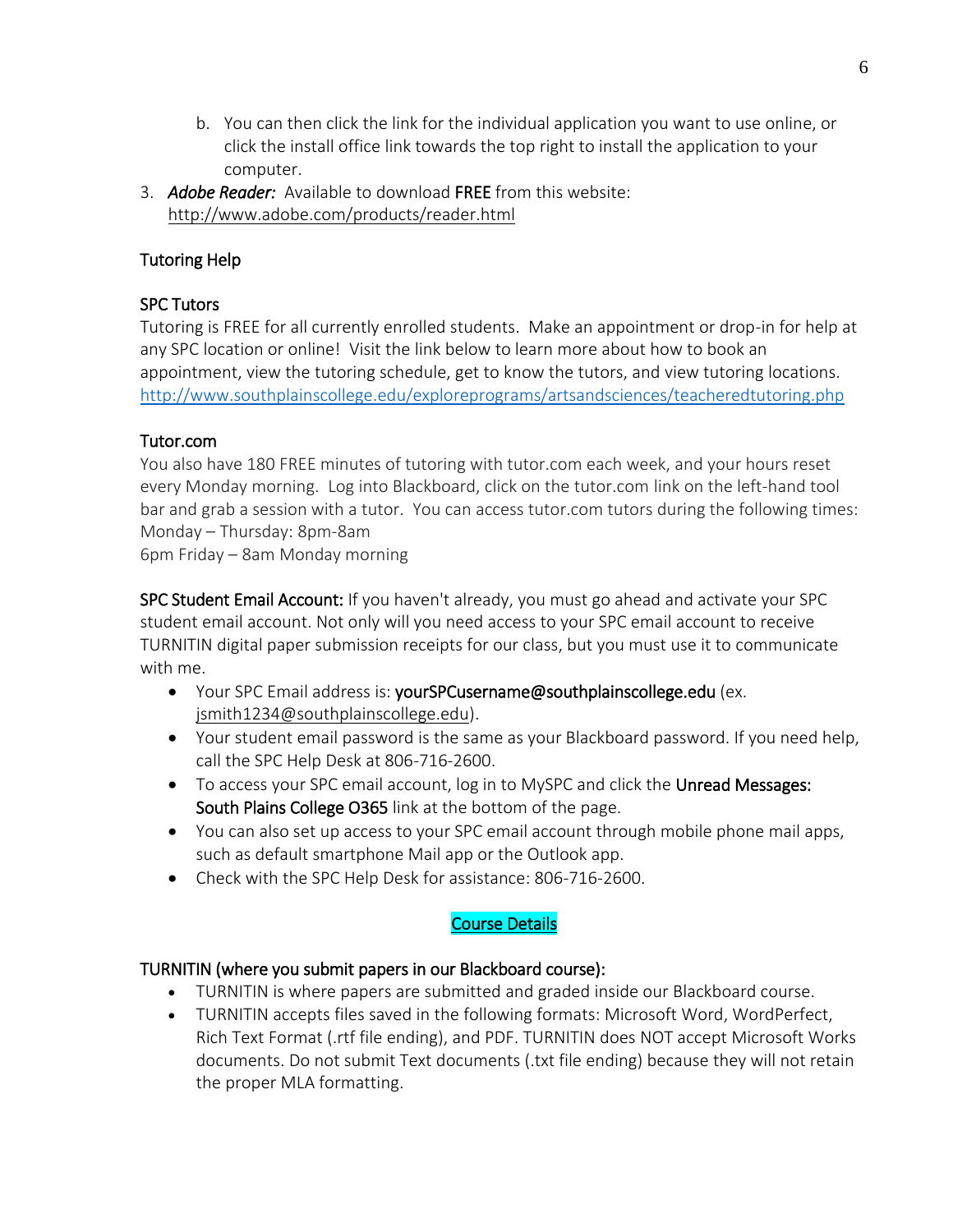- Many students make the mistake of uploading a paper and thinking they are done. There is a second step, which is to confirm submission. If the second step isn't confirmed, the paper will not be submitted, and there will be no digital receipt.
- After you submit a paper to TURNITIN, you must immediately check your South Plains College e-mail account, including your junk, bulk, or deleted folders (it is sometimes filtered as spam) for the digital receipt email. If you do not see a digital receipt, then your submission was not likely received by TURNITIN, and you will need to resubmit your paper immediately.
- Without a digital receipt, you cannot prove that you submitted your paper before the deadline, and I don't accept late papers.
- Once your paper has been graded, click on the View/Submit link to view my comments and marks.

## Course Organization in Blackboard: Click on Weekly Assignments in Blackboard, then ...

- Click on the current week's assignment folder.
- Check out that week's overview and digital materials—this is to help you know the basics of what we covered if you must miss a class for any reason.
- Discussions/presentations are an important part of this course. At times, a grade will be given for participation during a class discussion. However, if you must be gone for any reason, there will often be a digital component to our discussion in the weekly folder so that you can still earn credit.

## Late Work

- Any assignments submitted past the due date will receive an automatic deduction in points (10) after the first 24 hours. Late assignments must be turned in within 48 hours of the date date to receive partial credit. After 2 days, assignments will not be accepted and you will receive a zero for the assignment.
- HOMEWORK / OUTSIDE WORK: Please note that if there are readings or assignments due ON a certain date, on the course calendar, you need to be working on them and have them completed BEFORE class on the day they are due. For example, if you are assigned homework to complete part of an essay draft and the draft is due the next time we meet, this means that we will be using the draft during class to make more progress. If you aren't prepared with the assigned work, you won't be able to participate in class that day and must take an absence.
- You do not receive credit for a late assignment, nor should you ask to take a quiz or exam or submit a paper after the deadline because you have had or do have computer problems. Do not wait until the night before to complete assignments.
- Have alternate computer locations already lined up to use in case you have trouble with your own computer. Our Blackboard course is set up to prevent submission of late assignments, so be sure you complete and submit assignments before deadline.
- You may make up a major assignment (essay/exam) only if you have contacted me prior to the deadline and do have a dire circumstance, such as a death in the family. But keep in mind that you normally have at least a week or more within to complete major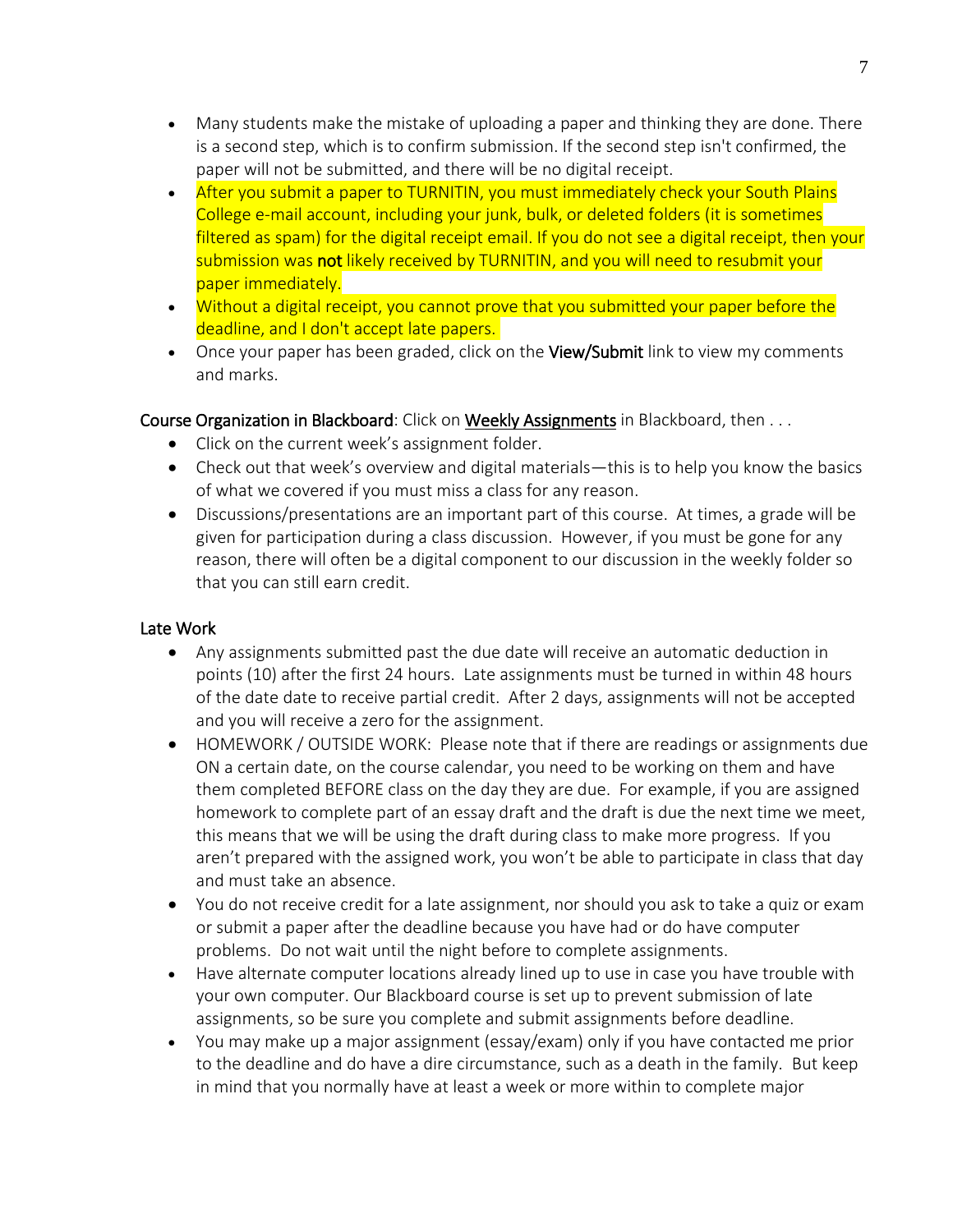assignments. Plan ahead; if you have to be out of town or at work right when assignments are due, finish them early.

• If you accumulate fifteen zeros and/or do not submit assignments for three weeks in a row, you will be dropped from the course.

#### Attendance Policy:

In ENGL 300, face to face courses, students are required to attend every class. Students are considered absent if they miss 45 minutes of a class or more. Students are considered late if they arrive 6 or more minutes late, so if a student shows up to a 9:30 class at 9:36am or later, they will be considered late. For every 2 late classes, a student will be given an absence. Students must attend 90% of this course to receive credit, so a student is only allowed 2 absences. *I may drop the student from both courses with an "X" if a student has more than two absences*.

A student cannot remain in one course, while dropped from the other course- the student will be dropped from both courses as these are co-requisite courses.

• If you accumulate fifteen zeros and/or do not submit assignments for three weeks in a row, you will be dropped from the course.

Plagiarism and Cheating: Students are expected to do their own work on all projects, quizzes, assignments, and papers. Failure to comply with this policy will result in an F for the assignment and can result in an F for the course if circumstances warrant.

Plagiarism violations include, but are not limited to, the following:

- 1. Turning in a paper that has been purchased, borrowed, or downloaded from another student, an online term paper site, or a mail order term paper mill;
- 2. Cutting and pasting together information from books, articles, other papers, or online sites without providing proper documentation;
- 3. Using direct quotations (three or more words) from a source without showing them to be direct quotations and citing them; or
- 4. Missing in-text citations.

Cheating violations include, but are not limited to, the following:

- 1. Obtaining an examination by stealing or collusion;
- 2. Discovering the content of an examination before it is given;
- 3. Using an unauthorized source of information (notes, textbook, text messaging, internet) during an examination, quiz, or homework assignment;
- 4. Entering an office or building to obtain unfair advantage;
- 5. Taking an examination for another;
- 6. Altering grade records;
- 7. Copying another's work during an examination or on a homework assignment;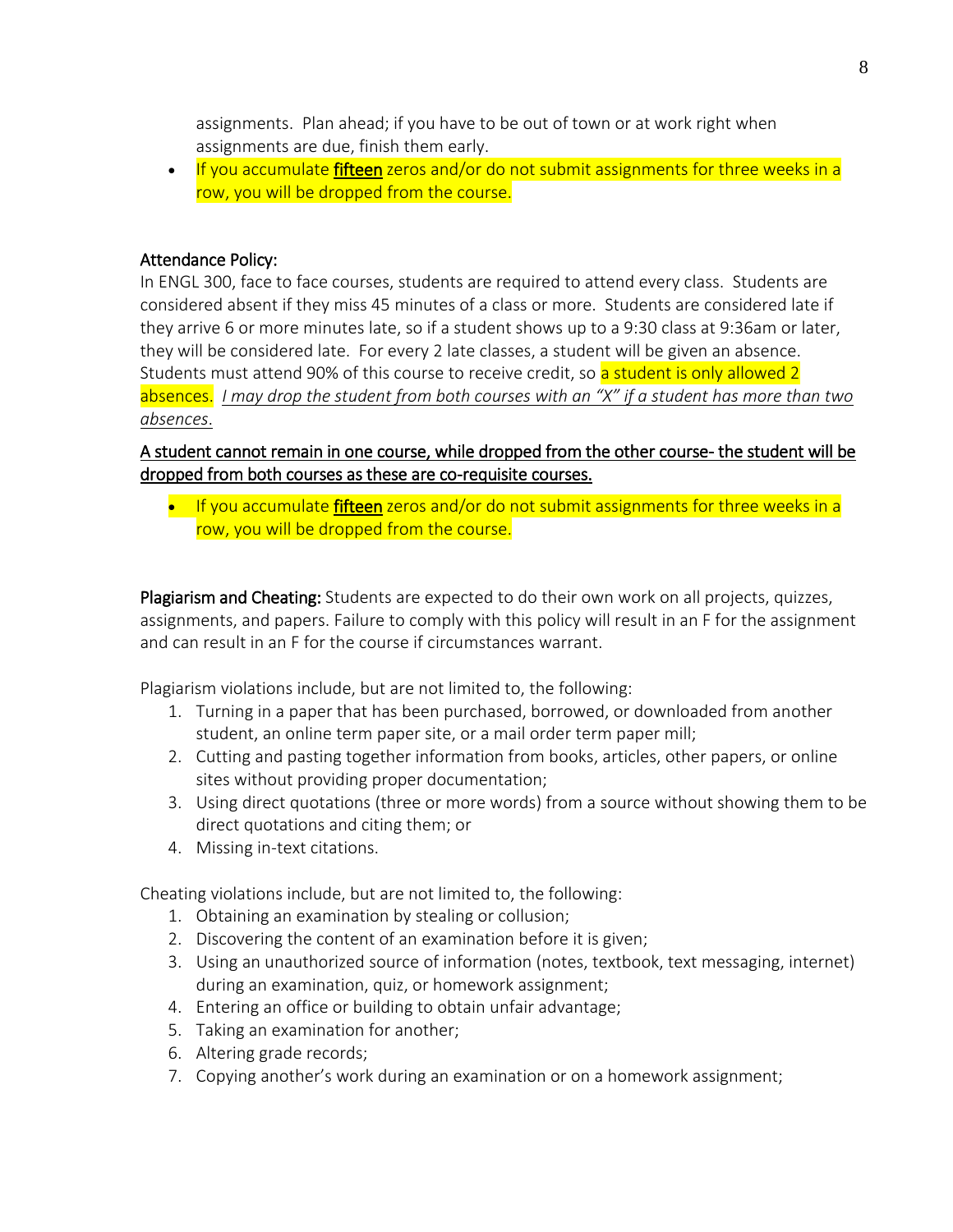- 8. Rewriting another student's work in Peer Editing so that the writing is no longer the original student's;
- 9. Taking pictures of a test, test answers, or someone else's paper.

### WHAT I EXPECT FROM YOU:

Student Code of Conduct Policy: Any successful learning experience requires mutual respect on the part of the student and the instructor. Neither instructor nor student should be subject to others' behavior that is rude, disruptive, intimidating, aggressive, or demeaning. Student conduct that disrupts the learning process or is deemed disrespectful or threatening shall not be tolerated and may lead to disciplinary action and/or removal from class.

- Be Pro-Active—if you do not understand the assignment, call or send me a message through Course Email, or come by my office hours, but do so in a timely fashion. Do not wait to call or email the day or night before the assignment is due. I am usually able to respond to e-mails within 24 hours, except on weekends and holidays.
- Be Polite—Be courteous in all your communication. Treat others in our clas as you wish to be treated. Students who display rude or confrontational behavior will be permanently blocked or dropped from the course. Also, please put cell phones away during class time. Cell phones are a distraction for both yourself and the instructor.
- Be Prepared—give yourself enough time to do each assignment. Waiting until the last minute to take a quiz or exam or write a paper will increase your stress and not produce the best results. If you have homework or reading assigned, be prepared by reading the assigned work or completing the assignment, so that you may fully participate in class discussions.
- Be Productive—realize that college courses require a great deal of self-discipline, organization, and self-motivation. Set aside times each week to study for this class. While in class, use any time given to work on essay drafts or other assignments wisely. Don't waste your time or resources.

## WHAT YOU CAN EXPECT FROM ME:

- I will be pro-active in helping you by carefully scaffolding all assignments and work so that, with the right attitude and hard work, you can succeed. I realize that you have lives, jobs, families, and other work outside of class, and I have designed our class to be as efficient and respectful of your time as possible. I have also designed the course to prepare you both for future English courses and also for other types of writing that you will do in courses outside of English.
- I will be **polite** and respectful to you. I will treat you as an adult. While I will hold high expectations of you, I will never demean you in front of others, I will never speak inappropriately to you, and I will never start class late or end class late. I will show empathy and kindness to you, while helping you to meet college level expectations. I will respect and listen to your opinions and try to infuse humor into class whenever I can! I will be fair to you in both grading and expectations. Every student can expect the same treatment from me.
- I will be **prepared** for class. Just as I ask you to be prepared with homework or other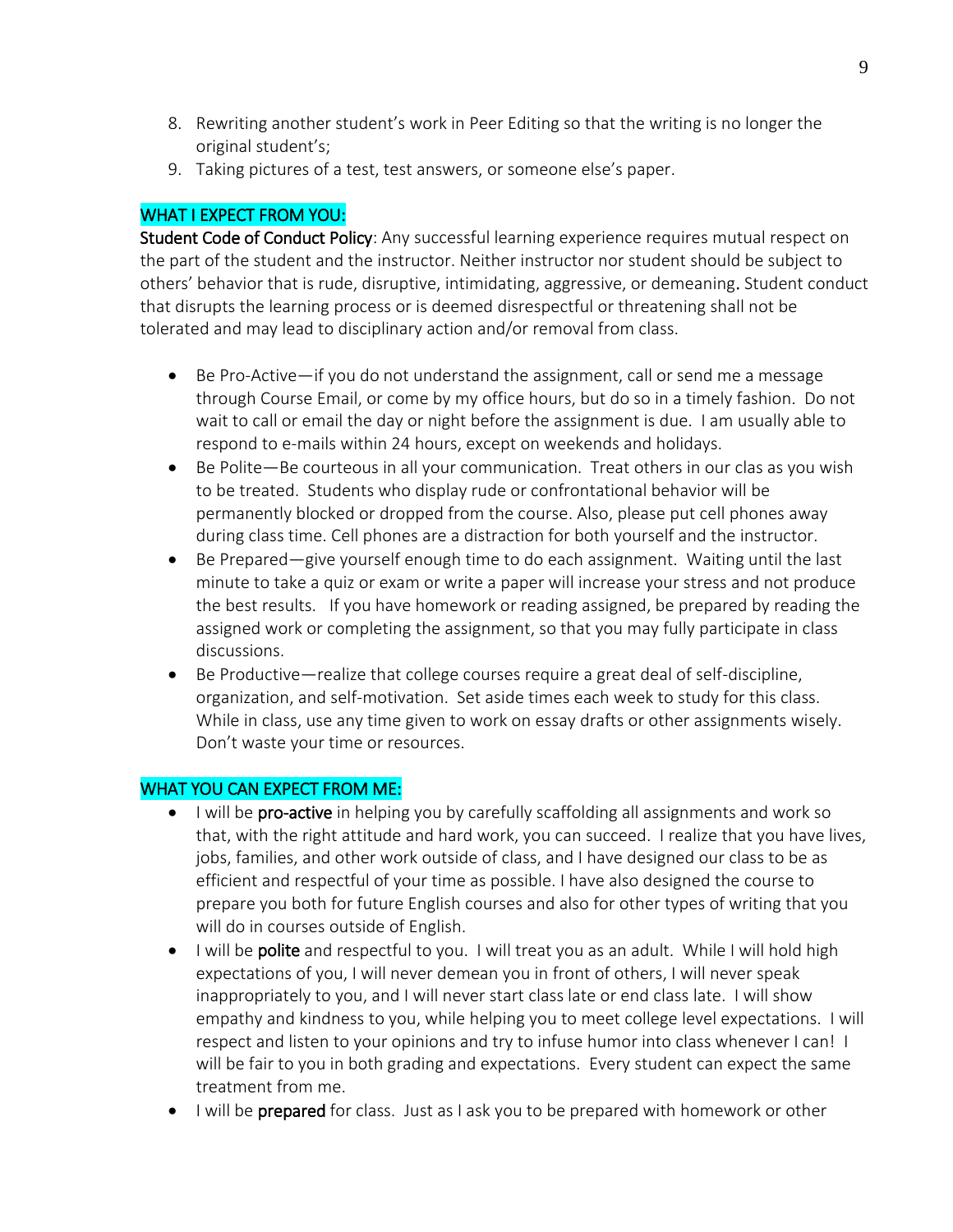assignments, I will be prepared to teach you every class session with quality materials and well-thought out lessons. I will grade your work in a timely manner and offer advice to help you improve.

• I promise to make our class time as **productive** as possible. Every minute will be valuable. My goal is to accomplish as much as possible during our class time so that you have the least amount of work possible to accomplish outside of class. While college classes do have an expectation of homework (just as I must prepare lessons and grade assignments before and after my classes), you can expect a reasonable amount of homework, too. However, I will reserve as much time as possible, whenever possible, to accomplish some of your writing, reading, or grammar homework during class time.

Covid Statement: If you test positive for COVID or have been exposed, immediately notify Associate Director of Health and Wellness DeEtte Edens (dedens@southplainscollege.edu) for guidance. If she determines that you need to quarantine, she will notify your instructors. It is your responsibility to contact your instructors to inform them, also, and to make a plan to stay caught up with course work while you are isolated.

Disability Statement: Students with disabilities, including but not limited to physical, psychiatric, or learning disabilities, who wish to request accommodations in this class should notify the Disability Services Office early in the semester so that the appropriate arrangements may be made. In accordance with federal law, a student requesting accommodations must provide acceptable documentation of his/her disability to the Disability Services Office. For more information, call or visit the Disability Services Office at Levelland (Student Health & Wellness Office) 806-716-2577, Reese Center (Building 8) 806-716-4675, or Plainview Center (Main Office) 806-716-4302 or 806-296-9611.

Nondiscrimination Policy: The instructor will do his or her best not to discriminate on the basis of age, color, disability, ethnic background, gender, national origin, race, religion, sexual orientation, or veteran status.

Diversity Policy: In this class, the instructor will endeavor to establish and support an environment that values and nurtures individual and group differences and encourages engagement and interaction. Understanding and respecting multiple experiences and perspectives will serve to challenge and stimulate all participants to learn about others, about the larger world, and about themselves.

Campus Concealed Carry: Texas Senate Bill - 11 (Government Code 411.2031, et al.) authorizes the carrying of a concealed handgun in South Plains College buildings only by persons who have been issued and are in possession of a Texas License to Carry a Handgun. Qualified law enforcement officers or those who are otherwise authorized to carry a concealed handgun in the State of Texas are also permitted to do so. Pursuant to Penal Code (PC) 46.035 and South Plains College policy, license holders may not carry a concealed handgun in restricted locations. For a list of locations, please refer to the SPC policy at:

[\(http://www.southplainscollege.edu/human\\_resources/policy\\_procedure/hhc.php\)](http://www.southplainscollege.edu/human_resources/policy_procedure/hhc.php). Pursuant to